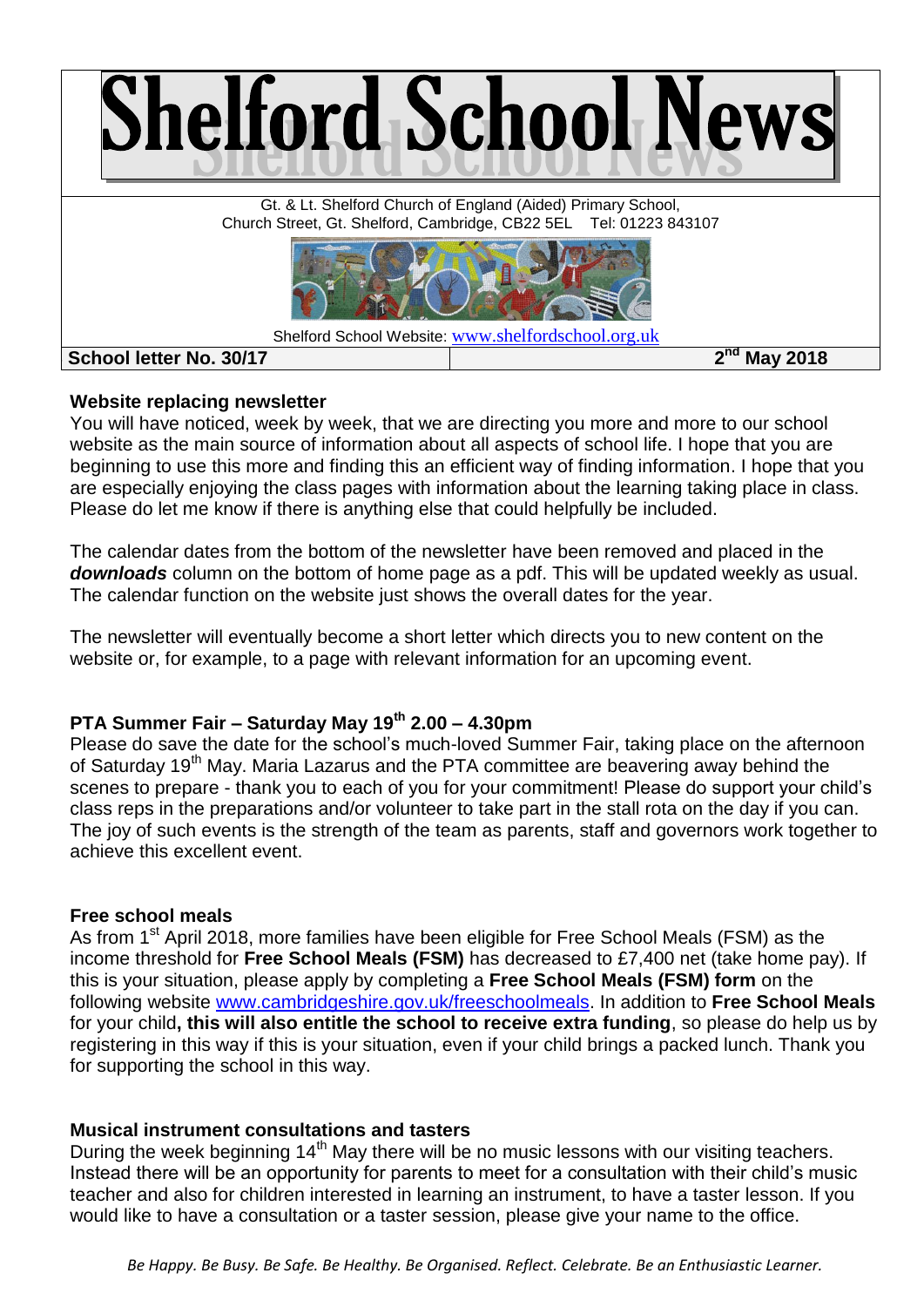Even if you have already contacted one of the music teachers directly about lessons, please give your name to the office if you want a taster so a timetable of appointments can be drawn up. Thank you

Enjoy the Bank Holiday next Monday; we will see you on Tuesday  $8<sup>th</sup>$  May.

Kind regards, Mrs Evans

# **Affordable childcare information for parents**

The Government launched its 30 hours extended entitlement for 3 and 4-year-olds in September 2017. Working parents of younger children may find information about this extended childcare entitlement useful. Tax-free childcare has now been extended to children up to the age of 12 for out of school and holiday care.

The Government's Childcare Choices website, **[https://www.childcarechoices.gov.uk/](http://r20.rs6.net/tn.jsp?f=001_I0kNjQe7oI_oiJcZBDjW0Q9bqWxP9kYOWV5X-vy2slfkQI5N3v0u_kPunapTREu9dYSlbNsUIAYBpW3igLc3D9p9CepyXi26W7PpCsrBr5dcPzMiiKnmxs_rooxDHYseEEG1ps4MINgfXb5I5wHcb1Z9nedD-iG0C_rtHUe6whZAFXXEtGNS9ZL-ynwAvI3&c=I_Ni75-cIOD1FB3_TfLNgLys5Xc4tz0o7o67QfbJq8ZFV7c2fHdaJQ==&ch=m0y01WoF2N4V090skAvl4ATMY_xbg87eRDPm29KImI2P9uPK8cYIaA==)**, offers parents information on all the available childcare entitlements. Any enquiries on 30 hours extended entitlement can be sent to [30HoursChildcare@cambridgeshire.gov.uk.](http://r20.rs6.net/tn.jsp?f=001_I0kNjQe7oI_oiJcZBDjW0Q9bqWxP9kYOWV5X-vy2slfkQI5N3v0u_kPunapTREusOQT6ZM2lx0dQ6B6pV1jYKCd0N05hAGkfBuZWpA_10FiofdsSZBbSBxsR4KzpQIAfAIJsJ0qtpK46FPedP7nMUwx6Yp7RqyPfIgjFmRj1Dn31P2-57ESuvTfzkRMtHyN2sI2v7-EAic=&c=I_Ni75-cIOD1FB3_TfLNgLys5Xc4tz0o7o67QfbJq8ZFV7c2fHdaJQ==&ch=m0y01WoF2N4V090skAvl4ATMY_xbg87eRDPm29KImI2P9uPK8cYIaA==)

| Celebration assembly achievements - Friday 27 <sup>th</sup> April 2018                                                                                                                                                                                                                                                                                                              |                                                                                                                                                                                                                                      |
|-------------------------------------------------------------------------------------------------------------------------------------------------------------------------------------------------------------------------------------------------------------------------------------------------------------------------------------------------------------------------------------|--------------------------------------------------------------------------------------------------------------------------------------------------------------------------------------------------------------------------------------|
| This half term's Secrets of Success focus:                                                                                                                                                                                                                                                                                                                                          |                                                                                                                                                                                                                                      |
| Push yourself<br>$\bullet$<br>Headteacher's Award (4 house points):                                                                                                                                                                                                                                                                                                                 | Golden Mile - 5 Miles (2 house points):<br>Not awarded this week<br>$\bullet$                                                                                                                                                        |
| <b>Andrew Whitworth</b><br>$\bullet$<br>Annabel Stephenson<br>$\bullet$<br><b>Astrid Mann</b><br>$\bullet$<br>Rowan Alcock<br>$\bullet$<br><b>Oliver Marsh</b><br>$\bullet$<br>Sophie Norman<br>$\bullet$<br>Ella Scourfield<br>$\bullet$<br>Joseph Richardson<br>$\bullet$<br>Nathan Edmond                                                                                        | Golden Mile-10 Miles Bronze (4 house points):<br>Nina Mitchell<br>$\bullet$<br>Golden Mile-25 Miles Silver (4 house points):<br>• Not awarded this week<br>Golden Mile – 50 Miles Gold (4 house points)<br>Not awarded this week     |
| Star Writer (4 house points):<br><b>Griffin Corney</b><br>$\bullet$<br>Maths Investigator Award (4 house points):<br>Not awarded this week<br>Pen Licence:<br>Not awarded this week                                                                                                                                                                                                 | Celia (10 house points)<br>Zachary Gatward<br>Cyril<br>Not awarded this week<br>$\bullet$<br>Care of Books (2 house points per class member)<br>Year 3<br>$\bullet$                                                                  |
| Music:<br>Elizabeth Cousins - Grade 3 Piano<br>$\bullet$<br>Rachel Biers - Grade 2 Flute<br>$\bullet$<br>Emma Russell - Grade 1 Flute<br>$\bullet$<br>Amy Stone - Grade 2 Saxophone<br>$\bullet$<br>Daniel Ward - Grade 3 Piano & Cello<br>$\bullet$<br>Thomas Welchman - Grade 2 Guitar<br>$\bullet$<br>Samuel Caroe - Grade 1 Piano<br>Imogen Alcock - Grade 1 Piano<br>$\bullet$ | Dinner winners (2 house points per class member)<br>$\bullet$ Year 5<br>Silver bins (2 house points per class member)<br>Year <sub>2</sub><br>$\bullet$<br>Year 3<br>This week's house winners:<br><b>Red Squirrels</b><br>$\bullet$ |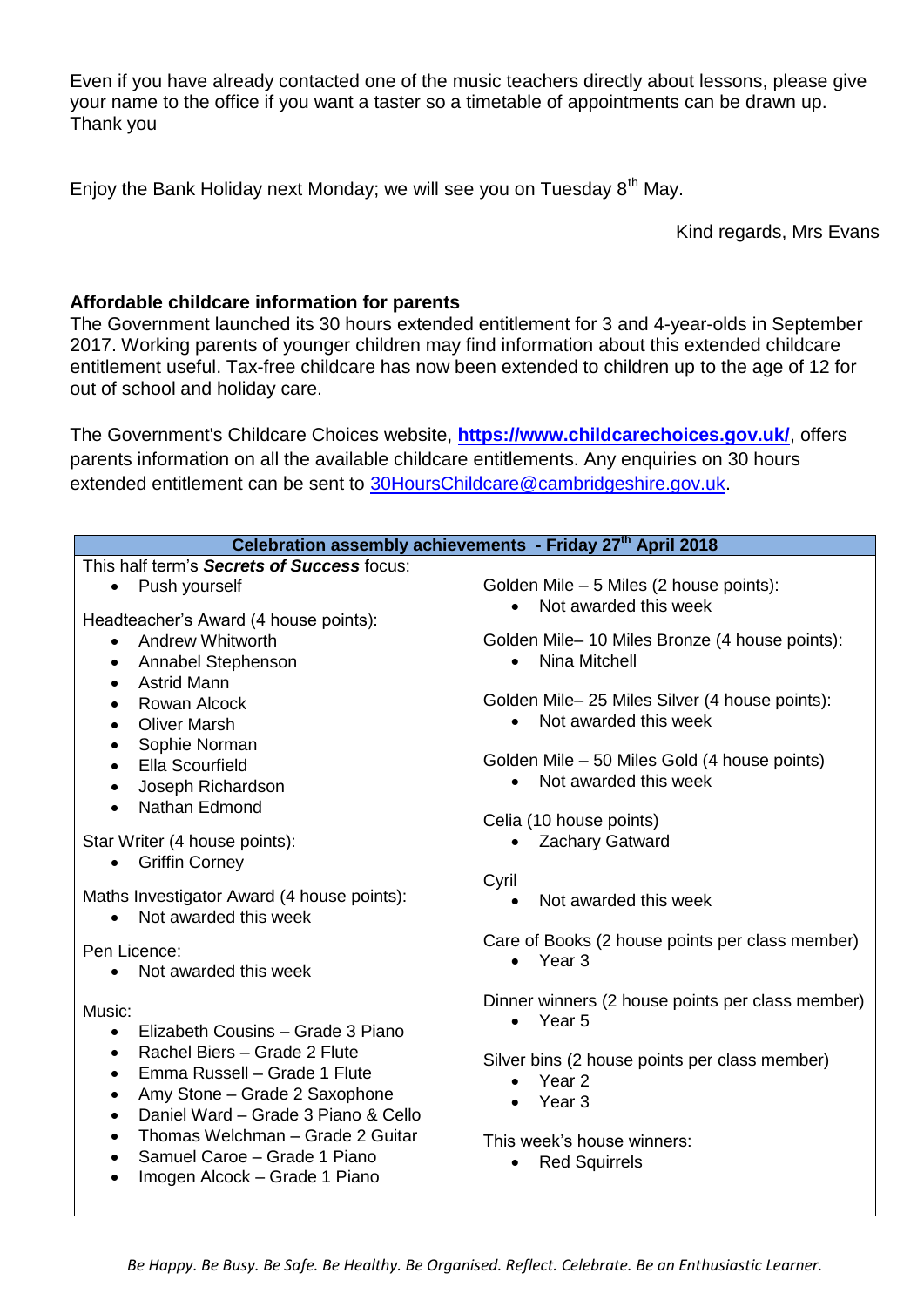# **Sports news**

For further information regarding sports news and write-ups, please see the sports page under the 'Curriculum & Enrichment' section on the website.

#### **Guitar Lessons**

There are still some spaces for guitar lessons, so if your child is interested, please contact the office.

#### **Woodwind Lessons**

There are currently two spaces available for children who would like to learn flute, clarinet or saxophone. If your child is interested, please contact the office.

#### **Limiting illness in school**

For further information, please use the following link to our school website: [http://www.shelfordschool.org.uk/website/guidance\\_on\\_absence\\_for\\_common\\_illnesses/216944](http://www.shelfordschool.org.uk/website/guidance_on_absence_for_common_illnesses/216944)

#### **Dinner Money**

For information regarding school dinner money, please use the following link: [https://shelfordschool.eschools.co.uk/website/online\\_payments\\_for\\_school\\_dinners\\_trips\\_etc/201](https://shelfordschool.eschools.co.uk/website/online_payments_for_school_dinners_trips_etc/201808/cHJldmlld3x8MjAxOC0wMS0xNyAxMzo1MDowNQ) [808/cHJldmlld3x8MjAxOC0wMS0xNyAxMzo1MDowNQ=](https://shelfordschool.eschools.co.uk/website/online_payments_for_school_dinners_trips_etc/201808/cHJldmlld3x8MjAxOC0wMS0xNyAxMzo1MDowNQ)=

#### **Medicines in school**

For information regarding medicines in school, please use the following link to our school website: [https://shelfordschool.eschools.co.uk/website/administering\\_medicines\\_in\\_school/216948/cHJldm](https://shelfordschool.eschools.co.uk/website/administering_medicines_in_school/216948/cHJldmlld3x8MjAxOC0wMS0xNyAxNDowMjozMg) [lld3x8MjAxOC0wMS0xNyAxNDowMjozMg=](https://shelfordschool.eschools.co.uk/website/administering_medicines_in_school/216948/cHJldmlld3x8MjAxOC0wMS0xNyAxNDowMjozMg)=

# **School Uniform**

For further information, please use the following link to our school website: <http://www.shelfordschool.org.uk/website/uniform/171288>

# **Payment for book bags, recorders etc.**

When paying for items available from the office, please **bring the correct money** as the office does not keep any petty cash for change. Prices are as follows: